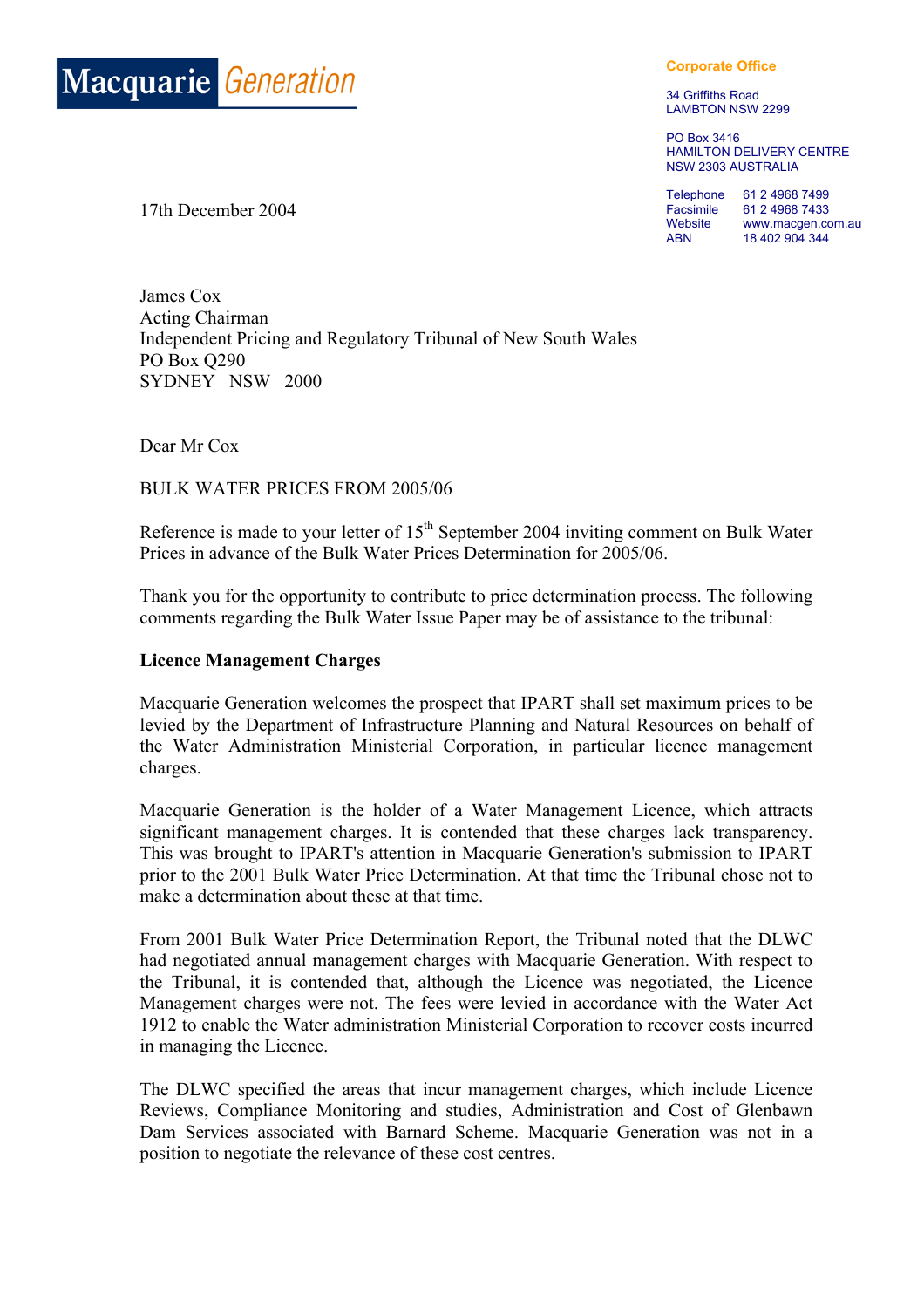2.

James Cox, Acting Chairman

Independent Pricing and Regulatory Tribunal of New South Wales

Charges were subsequently levied by the DLWC as follows:

| 2001/01 | \$84,000 (licence application)                                     |
|---------|--------------------------------------------------------------------|
|         | $$28,123$ (management)                                             |
| 2001/02 | $$75,305$ (management)                                             |
| 2002/03 | $$90,960$ (management)                                             |
| 2003/04 | $$64,740$ (management)                                             |
| 2004/05 | \$154,283 (estimated including \$57,782 for 5 year licence review) |

As a consequence, an estimated total of \$491,411 will be incurred on licence management charges in five years since the Water Management Licence was issued in December 2000.

This is a significant variable cost, which is incurred without normal commercial practise of "offer and acceptance". As a consequence, it is desirable that charges are made under the terms of an agreed transparent process.

## **Bulk Water Pricing**

## **Balance Between High Security and Low Security Entitlement Charges**

State Water, in its submission to IPART, propose to increase price between high security entitlements and general security. In the Hunter, State Water propose to increase the price of high security from 1.4 times general security price to 4.5 times the general security price. On the basis of the entitlement conversion rate and the number of years State Water hold the entitlement in storage. The Water Sharing Plan for Hunter River Regulated Water source defines the conversion rate between HS and GS entitlements as 3:1. It is understood this is based on technician factors associated with converting a given volume of water between the entitlements to reflect their equivalence in volumetric terms. If State Water's proposal is adopted the price ratio between entitlements is not aligned to the volume ratio which would have adverse financial implications in changing entitlement conversions. A desirable outcome is that the volumetric and price ratio should be the same in converting between entitlement categories.

## **Determining Appropriate Level and Rate of Charge for Prices**

IPART has been pursuing the long-term goal of full cost recovery. As a consequence, bulk water prices have been increasing well above CPI since the late 1990's. It is noted from State Water Submission to IPART that they expect that the long-term price path involves annual price increases in the order of 10% per year for 10 years and subsequent increases will be less than 10% per year. This rate would appear reasonable provided an end date for cost recovery is defined. It is also noted from State Water's submission that they propose to increase average bulk water price to Macquarie Generation by an average of 19% from 2003/2004 to 2006/2007. In the latter two years the proposed price increase is 34% per year, which is considered excessive. Rate increases of 10% would be reasonable and the date of full cost recovery should be defined.